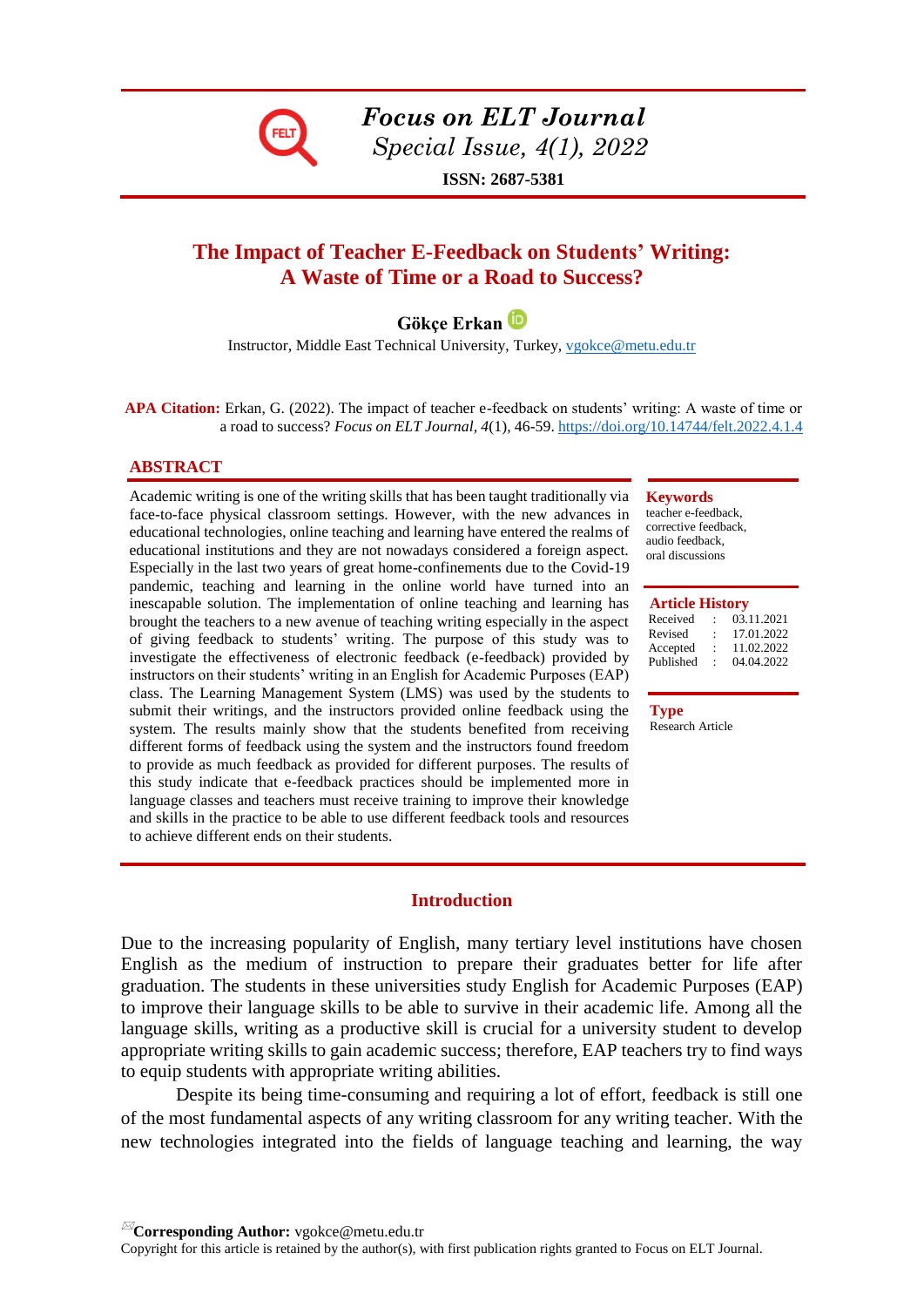teachers can give feedback has changed. This study is research conducted in an Englishmedium university during the Covid-19 pandemic when all the educational institutions have been confined, and all teaching and learning have had to be switched to the online mode.

In the university, all undergraduate students take EAP courses to help them about language use in their departmental studies. In the first freshman course, the students basically deal with all language skills with a basic focus on academic reading. The second EAP course, in which the research was conducted, the aim is at writing. During the course, while the students are asked to produce written materials based on the teachers' instruction, the instructors are highly involved in providing constructive feedback for developmental purposes. Teacher feedback was always carried out through face-to-face but with the pandemic, it has been carried onto the online world as well.

In the research, teachers' e-feedback practices have been analyzed to search for the perceptions of both the students and the teachers regarding e-feedback in small-scale research. The study employed a mixed-method approach, and the data were collected through both quantitative and qualitative data collection tools recruiting teachers and students. The results shed light on how e-feedback should be used in language classes and what the institutions should be able to equip their instructors with the required skills to help them implement these tools in their classes.

# **Feedback in the English language writing classes**

### Traditional way of providing feedback

Traditionally, writing was considered as a controlled mechanical activity following a product approach. The students were given a limited amount of time to complete a piece of writing within predetermined word limits. However, using this approach, the students did not have a chance to see their weaknesses and work on immediate improvements. However, over the years, writing has started to be regarded as a recursive and complex activity requiring care and effort both on the part of the student and the teacher. Therefore, teachers have given importance to providing feedback and begun to follow a process approach through which they have the chance to interfere with students' writing and guide them with their feedback to make them better writers. Gagné (1985) and Gagné et al. (1992) perceive the importance of feedback for one's learning and define feedback as an "external learning condition" to improve the effectiveness of learning. Such teacher interferences have been frequently valued and students have become familiar to make better use of teacher feedback.

Giving written feedback to student writing has been a common practice for many years and many studies have already been conducted to search for the effectiveness of teacher feedback (Alexeeva, 2012; Atieya, 2012; Cohen & Cavalcanti, 1990; Hedgcock & Lefkowitz, 1994; Lee, 2008; Long, 1992; Zacharias, 2007). While there have been studies that point to the usefulness of corrective feedback to improve the language level of the papers (Fathman & Whalley, 1990; Ferris, 1995, 1997; Lalende, 1982), there have also been others which have been carried out about when, how and by whom the feedback should be provided (Enginarlar, 1993; Ferris, 2002; Lalende, 1982; Zamel, 1985). Instructors have tried to be guiding the students with their ways of giving feedback. They have sometimes written a lot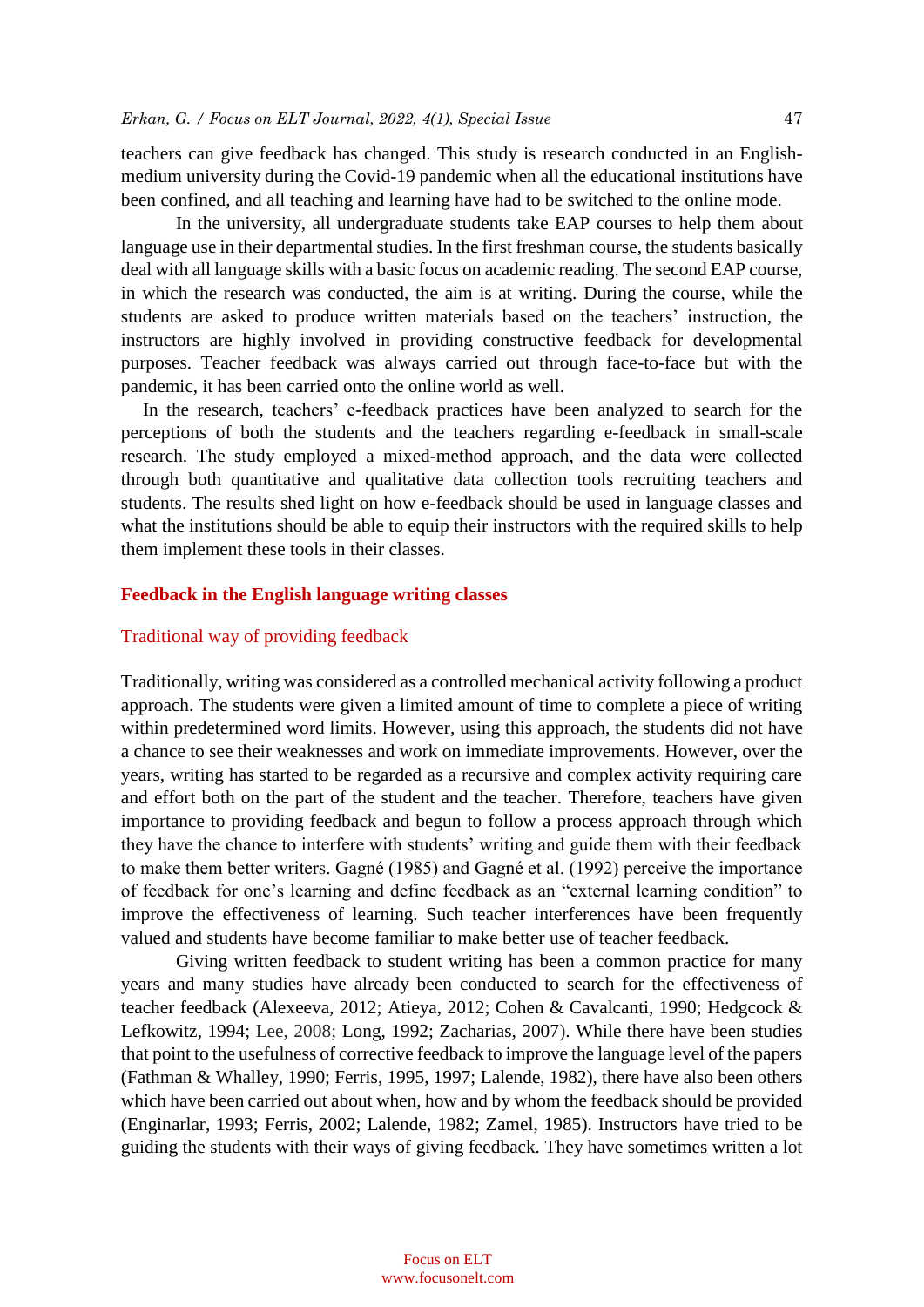of comments and used error-codes to facilitate the students in their revisions. However, while teachers may have spent time and effort identifying student errors using codes, they may have been overestimating their students' capacity to interpret marking codes. Lee (1997) interprets one of these difficulties as teachers' "using a wider range of metalinguistic terms than students could understand", which may have confused students more in the short term and impeded their learning in the long run (p. 471).

The research in the area of providing teacher feedback has been invaluable and contributed a lot to the area of language writing, but unfortunately, there is no clear consensus about whose feedback or what type of feedback is better. One subtle result of many studies is that feedback is valued by both instructors and students (Leki, 1991).

An analysis of how teachers' and students' perception of feedback differs or resembles may be useful for both teachers and students to understand each other better, which may lead to more fruitful writing sessions for both parties involved. Hamp-Lyons (2001) advices having a group of teachers who can envision the whole educational context and base their decisions and preferences based on the students' needs and preferences so that the feedback will mean more for the teachers and will be more constructive for the students. Seker and Dincer (2014) in their study also revealed that "there should be a dynamic interaction between the teacher and learners to communicate the needs and the expectations of both parties" (p. 74). Once instructors are clear about what their students expect from them in terms of written feedback, they may adjust their instruction and can have more effective commenting practices, which may lead to more effective learning on part of the learners.

With this purpose in mind, a study was conducted in all the academic writing classes in the English-medium university where the present study was also carried out (Vanlı, 2012). The study still followed a pen-and-paper type of assignment submission following the process approach to writing. When asked at the end of the study in 2012, both students and teachers shared their views regarding teacher feedback. Some of the main results of the study were as follows:

- Both instructors and students accept that teachers play a key role in improving a student's writing ability.
- The students value teacher feedback.
- The students would like their mistakes to be explained by their instructors.
- The students wanted their written feedback to be accompanied by oral feedback.

The results of Vanlı's study had personal development benefits for individual instructors but basically contributed to the whole department for teacher professional development purposes. No matter how beneficial the results might have seemed though, it might have been hard for instructors to realize some results such as providing oral feedback together with written feedback due to high number of students and tight schedules.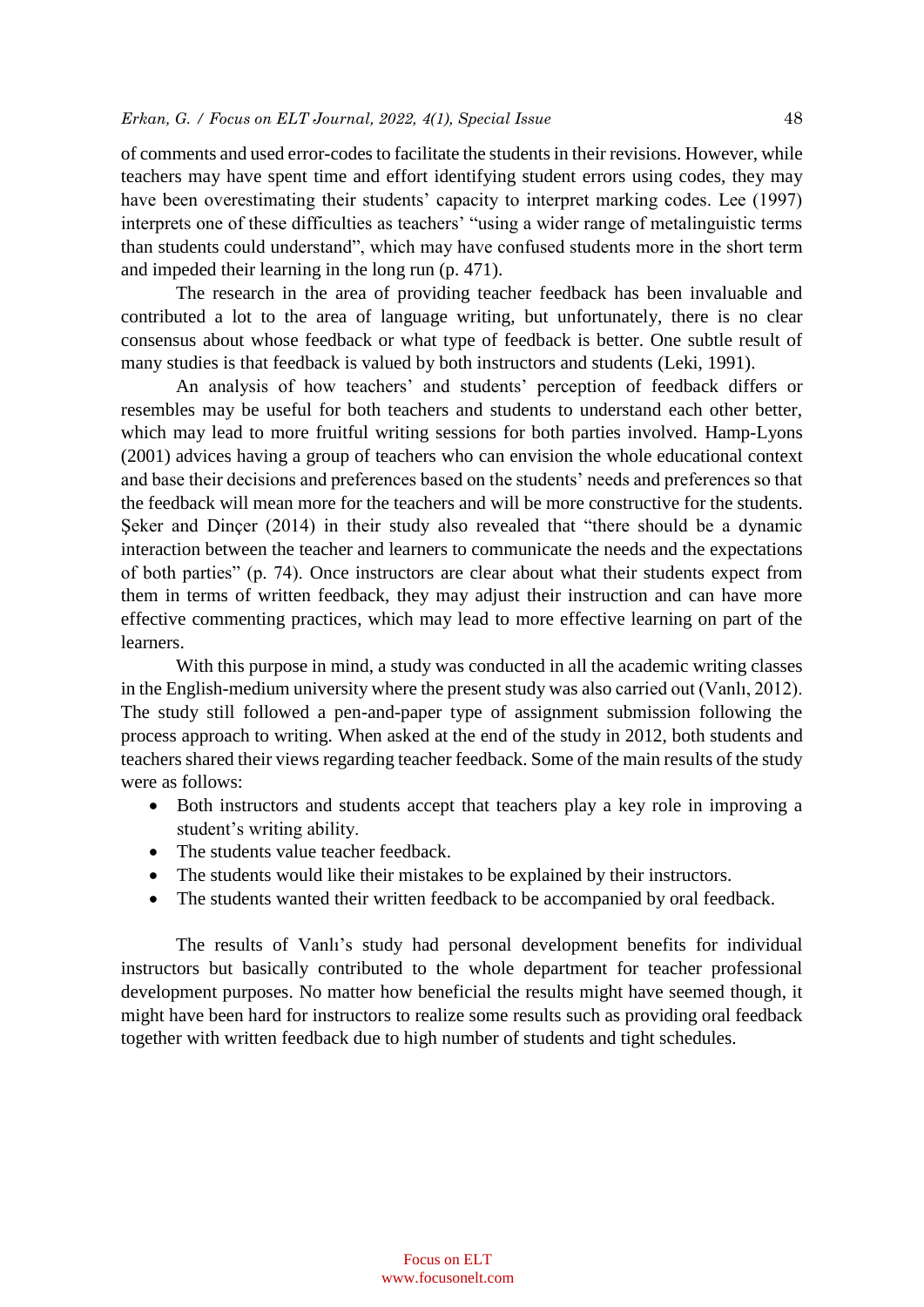# Contemporary ways of giving feedback

The practice of giving feedback is not a new concept and is still used a lot in language teaching but only the ways of providing feedback have changed with the advances in technology. Feedback is structurally grounded on Vygotsky's (1978) sociocultural theory. In his theory, Vygotsky views feedback critical and labels it as 'scaffolding' for students. In the sociocultural theory, instructional scaffolding provides the ground for expert-novice interaction. The student and the teacher are constantly negotiating meaning through exchanging information. With the teacher's guidance, the learners can recognize several issues and their errors in their writings. Aljaafreh and Lantolf (1994) report scaffolding to be offered when needed and removed immediately when the student can perform the task. Therefore, the instructor is there to help as a facilitator, but this support is withdrawn when the need for that lessens or disappears.

Many recent studies conducted by AbuSeileek and Abualsha'r (2014), Ene and Upton (2014), Henderson, Ryan and Phillips (2019), Lunt & Curran (2010), Chang et al. (2017) have all emphasized the need for e-feedback due to its effectiveness in all schools at different levels. Although the e-feedback was uttered as a possibility in these studies, the COVID-19 pandemic led to this new form of feedback as a necessity or a must in the last two years.

Providing e-feedback on student tasks via various electronic devices has particularly become popular among language institutions in universities as well (Ene & Upton, 2014; Hyland & Hyland, 2006; Saeed & Al Qunayeer, 2020). While e-feedback could be used in the form of corrective feedback using computer-mediated tools, various technological tools could be used to provide technology-supported feedback. In a study conducted by Ab Hamid and Romly (2020), teachers' perceptions towards teaching writing online and giving feedback to online writing assignments have been investigated. It was found out that online learning saves time and provides more freedom. As the setting was not limited to the classroom, the students used other options such as email, social media or online conferencing to interactively communicate with their instructors. In another study carried out by AbuSa'aleek and Shariq (2021), instructors also expressed positive impressions on providing e-feedback through interactive modes. They mostly mentioned that the integration of technology in the education system had broadened the way instructors provide e-feedback to their students.

A wide range of new ways of developing and providing language learners with efeedback are available and with the use of these tools often, several studies have been conducted to learn about the effectiveness of them. Google-Docs was suggested to serve as an effective channel for instructor-learner and learner-learner interactions (Alharbi, 2019; Neumann & Kopcha, 2019; Saeed & Al Qunayeer, 2020). Some other programs have also been studied recently. Blackboard LMS by Ai (2017) and Basabrin (2019); Wiki and Facebook by Demirbilek (2015); blogs by Arslan (2013), Dippold (2009) and Yakut and Aydın (2015); WhatsApp by Susanti and Tarmuji (2016); track changes by AbuSeileek and Abualsha'r (2014) mainly reported positive results. In general, e-feedback has been found to be more time-efficient and promoting quality (Henderson & Phillips, 2015).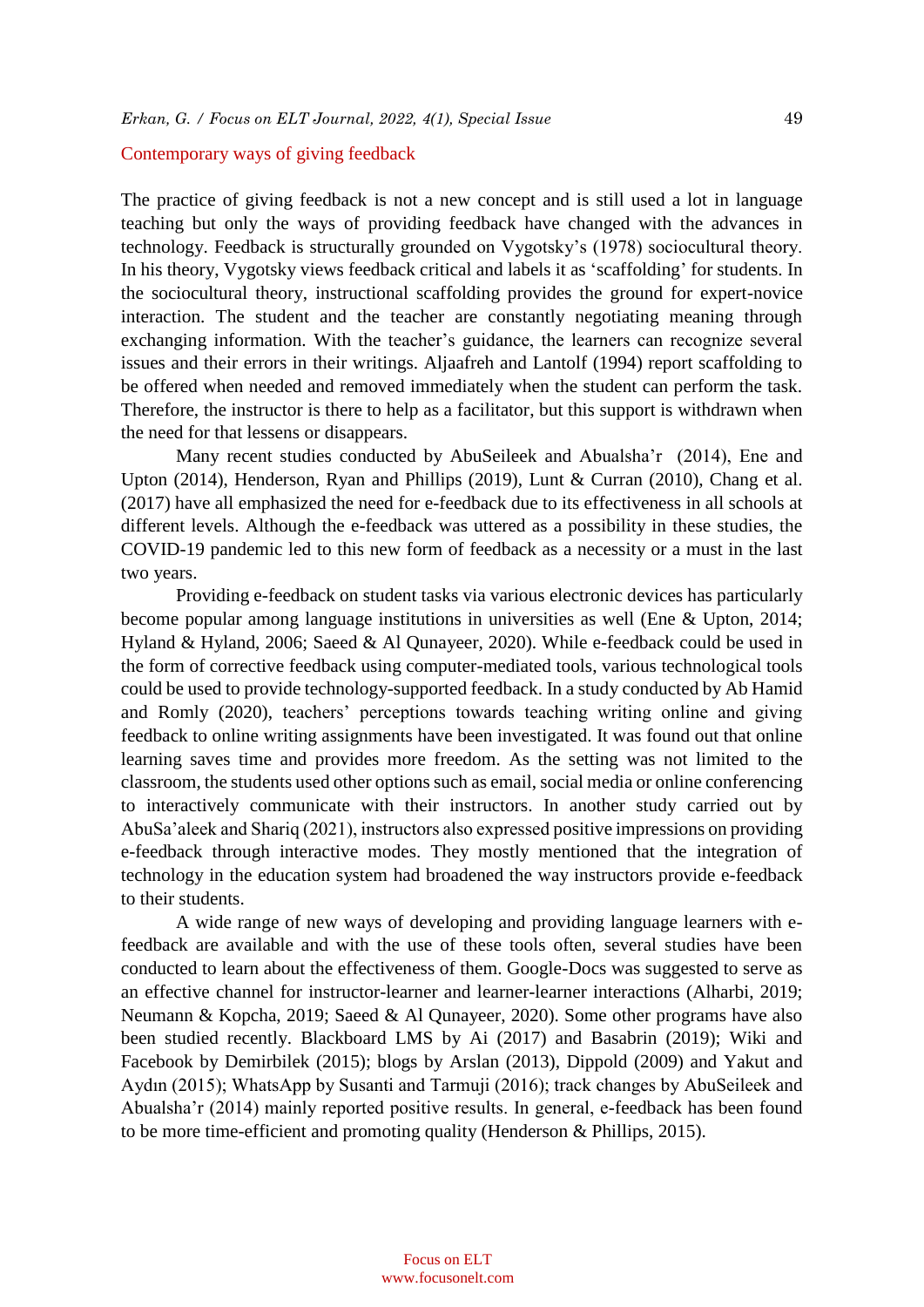#### *Erkan, G. / Focus on ELT Journal, 2022, 4(1), Special Issue* 50

Using such various platforms, instructors are not only limited to their handwriting or track changes in their feedback. Audio feedback has been proven to be commonly favored by both instructors and students as it is more detailed, supportive and personalized compared to written feedback. Via recording audio, instructors could deliver e-feedback to their students' tasks on global issues rather than local concerns "since the audio mode explains macro-level issues more freely compared with written comments" (Cavanaugh & Song, 2014, p. 127).

# **Methodology**

This study presents the findings of a semester-long investigation of five teachers' e-feedback on the written assignments of a group of undergraduates and the responses of these students on their teachers' feedback.

The study aimed at following the research questions:

- 1. What are the teachers' perceptions regarding teacher e-feedback?
- 2. What are the students' perceptions regarding teacher e-feedback?
- 3. What were the challenges students experienced regarding teacher e-feedback?

The study was conducted with a mixed-method design which followed a sequential chronological framework according to Creswell's (2013) types of mixed-method research. The quantitative data were collected through a self-developed survey with mostly Likert type questions from the students. The survey questions were discussed with two other instructors offering the same course, and the questions were tailored according to some feedback. The survey included 10 Likert type items. The last item in the questionnaire was an open-ended response type asking students to provide detailed explanations regarding teacher e-feedback. The questionnaire was administered anonymously and all the participants were ensured that the results would be used for research purposes only and the participation to fill in the questionnaire was voluntary for this purpose. The participants were also informed that the results would be shared if the participants would like to know about the details.

To learn about teachers' perceptions of providing e-feedback, semi-structured interviews were held with five instructors of the writing course. The interviews were recorded upon consent of the instructors and transcribed. The data were thematically-coded by using Miles and Huberman's (1994) technique. The researcher asked the help of another instructor who was involved with the focus of the study when there were doubts about which code the content fell under.

### Data Collection

The Department of Modern Languages (DML) teach EAP courses to undergraduate students who successfully pass the proficiency exam. In the semester, the department offers EAP courses to the students and in the writing components of the courses follows a process approach to writing. All the instructors in the department ask the students to write their drafts in class after some lead-in activities. The instructors read the student papers and give feedback on the first drafts. Students receive their drafts back and revise their drafts by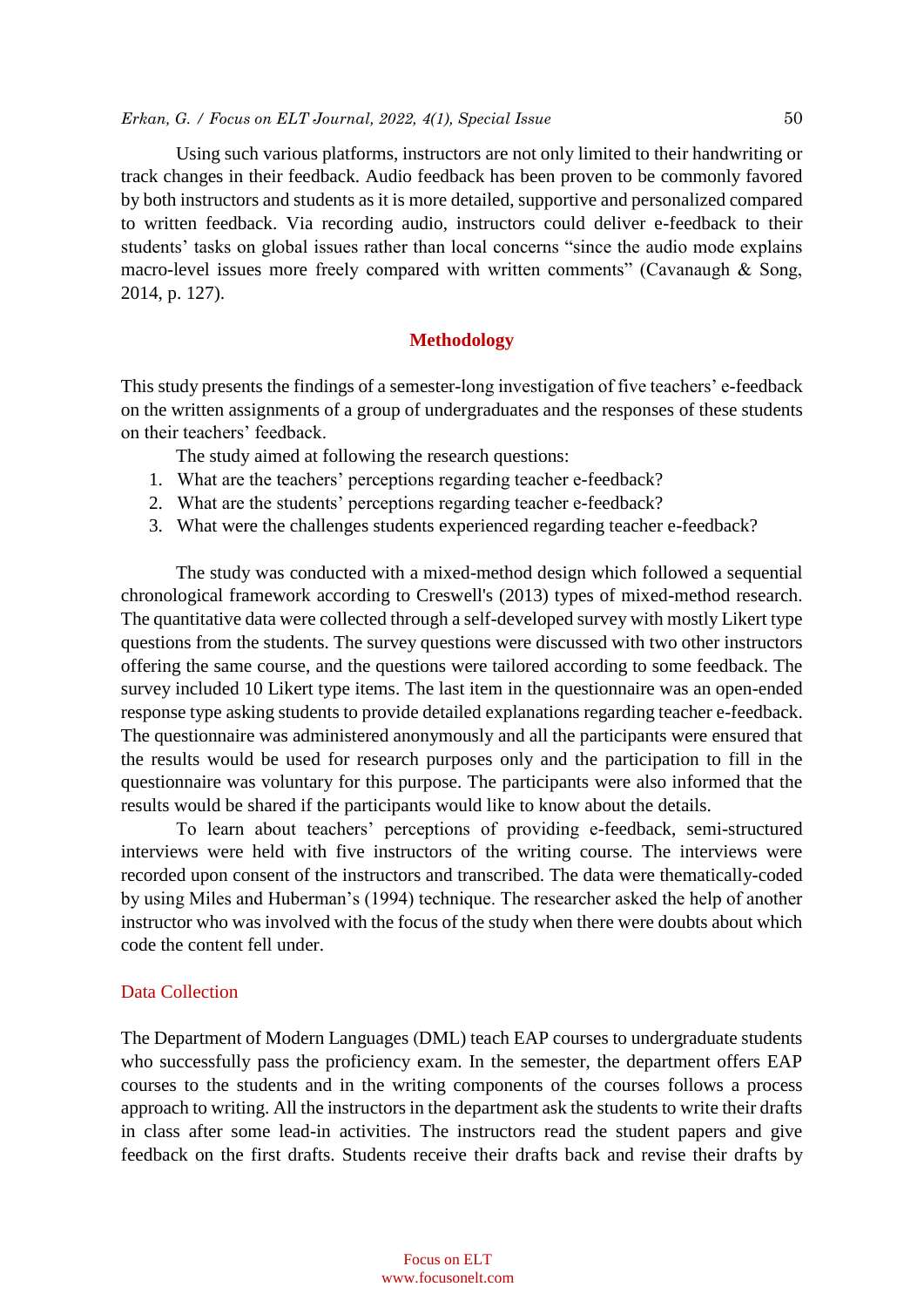responding to teacher feedback. When the next draft is revised and it is finalized, students submit their final drafts online. Instructors check revisions and grade the second drafts.

The participants of the survey were students in 6 different classes whose instructors resorted to the LMS of the university to accept student submissions and give feedback on the system. The course where this study was administered was offered by 40 instructors. The teachers had different methods for giving feedback for the essays. For this study, only the instructors and their students who used the LMS were purposefully approached as participants for standardization. These instructors followed the same pattern, both verbal and aural feedback, while giving feedback. The other instructors who used mailing, social media platforms or only video-conferencing were excluded as they chose only written feedback. The quantitative data were collected from the online survey prepared on Google forms and was administered in the spring semester of 2019-2020 academic year in 6 classes to around 160 students in the DML. The questionnaire was on a voluntary basis so the exact number of questionnaires filled in was 96. The students were from 45 different departments enrolled in the same classes. The last item in the questionnaire was an open-ended question providing details about the e-feedback process. This last item provided the qualitative data part from the students.

The qualitative data were gathered from the five instructors of the writing classes that the survey was administered in. All the instructors had more than 15 years of teaching experience and had made use of e-feedback of the LMS rigorously in their classes.

# Analysis

The self-developed survey was composed of 10 Likert type questions asking the students' perceptions of teacher e-feedback and one open-ended item to give participants the floor to express their feelings, if they have any, regarding the same practice. The questionnaire items were prepared by the researcher, and then feedback was received from two instructors offering the course. Some of the questions were refined based on the instructors' views. The final version of the questionnaire was administered to the participants on Google forms. Students also provided responses at the end of the survey as an explanation for the 1 openended item about teacher e-feedback.

At the end of the semester, the five instructors of the writing classes who all used the Turnitin and the LMS of the university while giving feedback were engaged in semistructured interviews with the researcher. The interviewer recorded the interviews which were all held on video conferencing tools.

Below are the semi-structured interview questions that helped gather more in-depth data:

- What tools did you use for providing e-feedback for the students' pieces of writing?
- What did you find to be effective about giving e-feedback?
- What did you find to be challenging about giving e-feedback?
- What do you think would have worked better?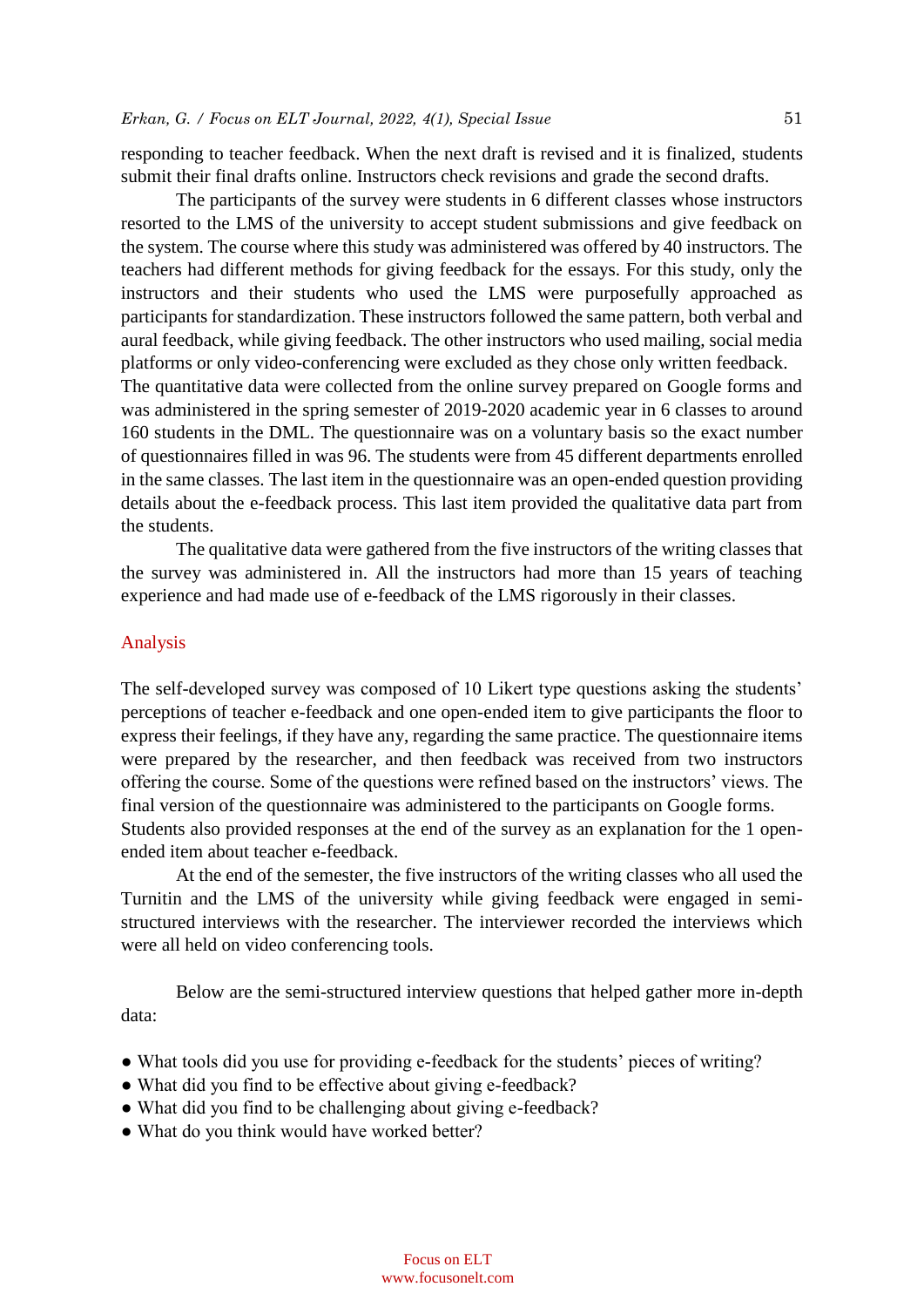### *Erkan, G. / Focus on ELT Journal, 2022, 4(1), Special Issue* 52

As the students were considered proficient in the course based on their proficiency exam grades and as they conducted all the interactions in the course in English, all interviews were held in English. The interviews were transcribed and analyzed through coding by using thematic analysis using Miles and Huberman's (1994) technique. Some of the themes that emerged out of transcriptions included teacher e-feedback to be effective and guiding, timeconsuming but never waste of time.

#### **Results**

Descriptive statistics were used to analyze the data collected by the survey, and the data obtained from the survey can be seen in Table 1 in the form of mean scores and standard deviations.

| Table 1. Survey questions on teacher e-feedback |  |  |
|-------------------------------------------------|--|--|
|-------------------------------------------------|--|--|

|    | Likert-type Items                                                   | М   | <b>SD</b> | Mode |
|----|---------------------------------------------------------------------|-----|-----------|------|
|    | I received useful corrections from my teacher via grammar<br>check. | 3.5 | 1.3       |      |
|    | I found teacher audio feedback useful.                              | 4.1 | 1.4       | 4    |
| 3. | I had difficulty in understanding teacher audio feedback.           | 3.8 | 1.4       |      |
| 4. | I found written teacher feedback useful.                            | 4.1 | 1.6       | 4    |
| 5. | I had difficulty in understanding written teacher feedback.         | 3.6 | 1.7       |      |
| 6. | We had online meetings with my teacher on my paper.                 | 3.8 | 1.6       |      |
|    | I found online meetings useful before revising my draft.            | 4.1 | 1.2       |      |
| 8. | I felt lost while revising my draft.                                | 3.1 | 1.6       |      |
| 9. | I felt demotivated when I checked all my feedback.                  | 3.2 | 1.7       |      |
|    | 10. I would prefer face-to-face feedback from my teacher.           | 3.6 | 1.5       |      |

In the survey administered, most of the students had positive comments regarding teacher efeedback. For all the responses regarding teacher corrections or comments, the students showed positive criticisms. According to the descriptive analysis of the statistical data, 56% of the students perceived receiving corrective feedback to be positive while 18.7% found it to be neutral. Regarding aural feedback, the students were satisfied with the feedback (62.7%), but they stated having difficulty in understanding teacher commentary (59.7%). Similarly, for written e-feedback, the students replied that they found it to be useful (62.3%), making sense of the comment seemed a bit problematic (54.6%). This result was also supported by the students' comments written for the open-ended item where they mainly stated that written feedback helped, but there had been times when the teacher's written comment sometimes sounded confusing or hard to understand. When students could not figure out how to deal with the feedback, they reported sending an email asking for clarification. The teacher sometimes invited the student(s) to an online meeting for providing more explanations or more detailed feedback.

While the majority of the responses in the open-ended item confirmed the students' expressions in Table 1, some students used very remarkable phrases, which highlight some important points about online meetings (all student comments are included as written by the students without any change).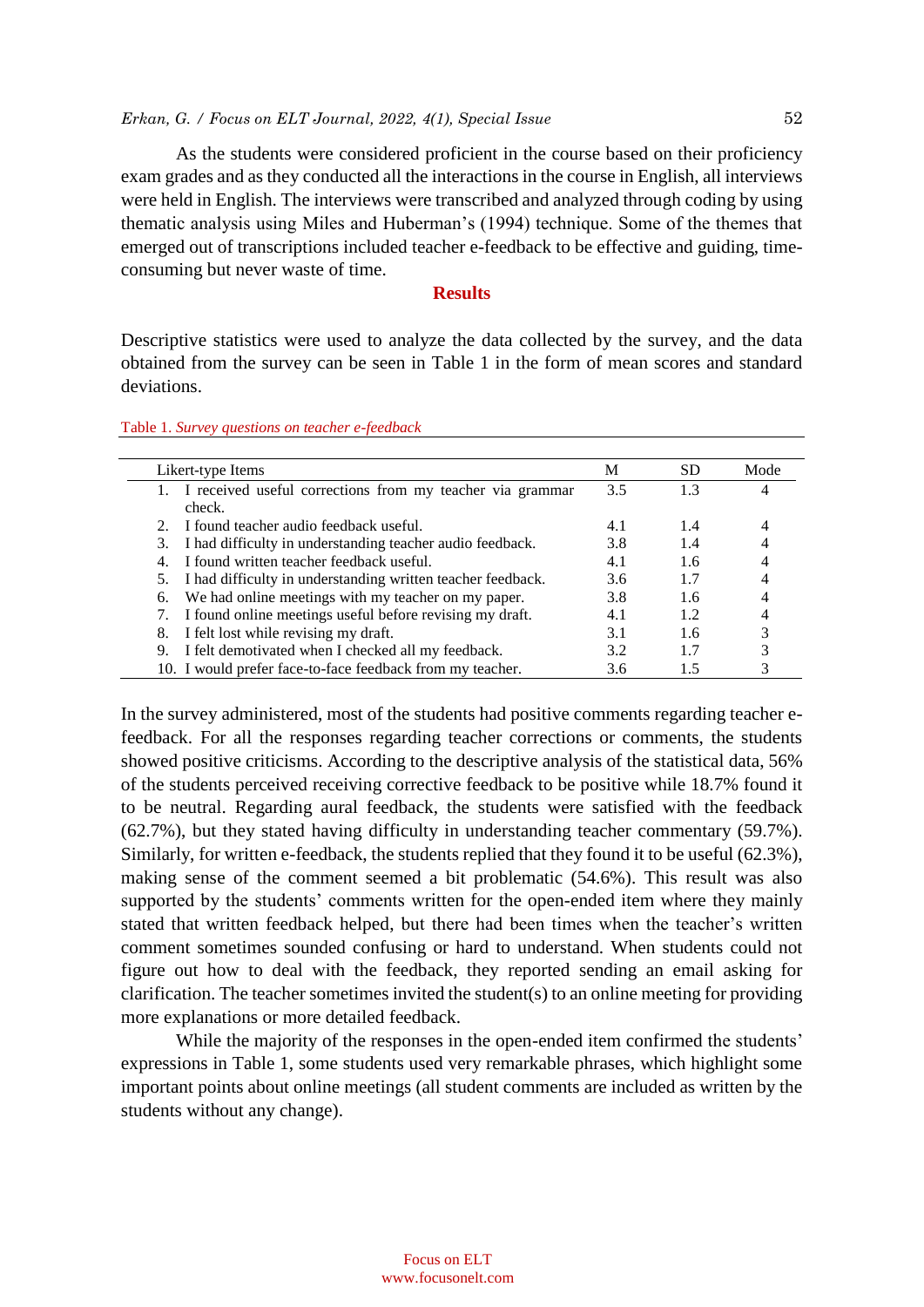Participant 5 said, "I had lots of misunderstandings because I did not understand all comments but when I asked for an online meeting, the teacher explained everything. I felt comfortable then". Participant 11 also stated, "online meetings helped like face-to-face meetings. I will not be able to correct some mistakes without my teacher's comments."

Based on students' feedback, it can be concluded that students basically feel comfortable if they are given a chance for an online meeting. In the interviews, they usually stated valueing genuine conversations and they would like to be involved in interactive moments where they can ask questions and expect some clarifications. Even when listening to teacher commentary on audio recording, students feel relaxed for hearing their instructor talking to them. Participant 8 said, "audio feedback was great to hear the teacher as if talking to you". Participant 11 added, "I felt comfortable in audio feedback as I was not facing the teacher. In front of the teacher, I feel bad".

Students generally see audio feedback to be more detailed instruction and commentary, which makes it relatively easy for students to understand. Written teacher feedback may lead to miscommunications or lack of communication. However, including audio comments together with written comments enabled students to make more sense and just one voice comment may be more enlightening sometimes due to its explanatory nature. As time is also limited both for students and teachers, audio feedback created the dialogic conversation between the teacher and the students in a virtual world, which made the real interaction with the instructor less necessary.

In the interviews with the teachers, it was found out that the instructors were basically satisfied with the feedback they have provided and they felt convinced in having to spend so much time for their students when they appreciate the value the teacher put into their writings. Teacher 1 reported, "some students really carefully care about what you have written or said and would like to learn about the details or what they can do while revising. Such a moment is rewarding for a language teacher." Teacher 4 also emphasized, "their saying, 'Teacher, you wrote more than me' is precious when you can tell that they want to respond to all the feedback".

The instructors also perceive the LMS as a system used with various different formats for providing feedback. Such a platform enables the teachers to make use of controlled corrective grammar checks, written, and audio feedback options. Teachers may also use online meetings on top of all these types of feedback when such a need is found to be necessary. Teacher 3 said, "e-feedback provides the freedom to make use of a variety of resources available on the LMS" while Teacher 2 mentioned, "I try to adjust my feedback based on my students' needs and weaknesses."

However, together with common advantages of e-feedback, some challenges have also been stated. One of the complaints that was repeated frequently in the interviews was the low Internet bandwidth and the problems associated with it. Instructors also mentioned Internet connection as impeding students' understanding. As face-to-face interaction is limited, students have difficulty when they cannot get the message sent by the teacher. Some participants in the study also mentioned not being able to follow and act according to the teacher feedback due to lack of internet connections. Participant 23 said, "especially when the feedback was audio-recorded, it would be hard to get the gist of the message".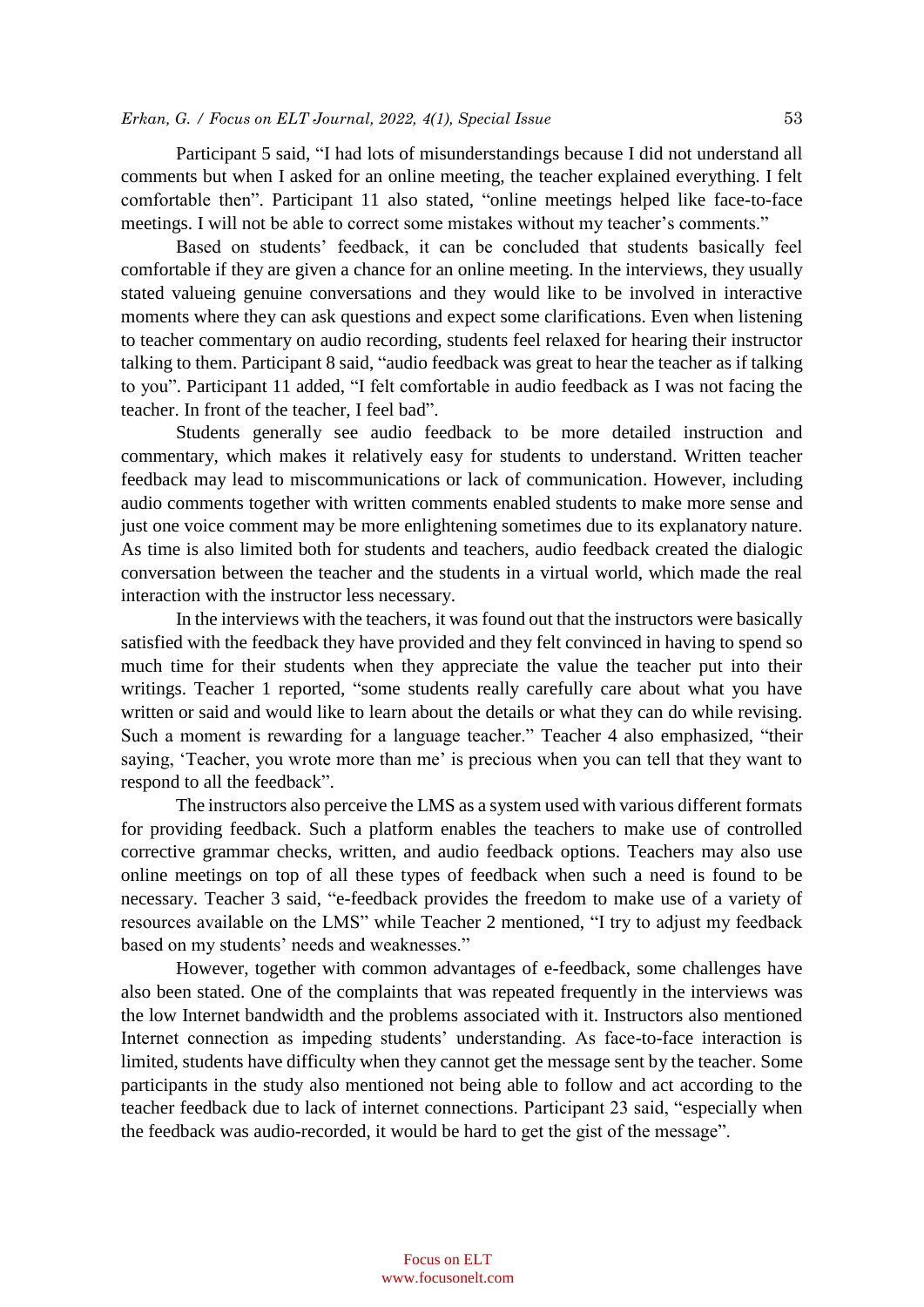#### **Discussion**

Although quite a number of studies have been conducted on teacher feedback, whether feedback on students' writing is effective remains an important discussion in applied linguistics. Feedback has been considered as the central aspect of L2 writing (Hyland & Hyland, 2006), learners expect to receive as much feedback as possible and teachers feel the need to offer it (Bitchener & Ferris, 2012; Guénette, 2007). With the new advancements in educational technologies, new tools and ways of providing feedback in new settings have evolved. It is possible today that teachers use the electronic world both in synchronous and asynchronous contexts to guide their students in their writings. The provision of feedback via electronic forms is no longer unusual in the language classrooms (Elola & Oskoz, 2017) as especially asynchronous forms of providing feedback is time-saving and more effective on the part of the teachers.

E-feedback has gained more attention in recent years as the institutions have started to place their classes on the platform to follow registrations and gradebooks. With the help of such a system, students have had the opportunity to submit their papers electronically through the LMS, which enables teachers to provide feedback using these classrooms.

It is always challenging for teachers of writing to mark sheer volumes of papers. When teacher feedback is attached such an educational value, feedback turns out to be of high importance. Students especially ask for more prose type of comments rather than simple and short phrase or sentences to draw students' attention on some issues. An adequate amount of feedback will be giveaways for students helping them to learn and improve on their current competencies. As teachers expect to provide their learners with more than one aspect on their writing, helping students to reflect on task requirements and focus on all aspects of writing will pave the way for task fulfillment.

When instructors perceive feedback not as a 'proofreading' session but as a 'teachable moment', which will help the students learn, learners will be gained with lifelearning skills. When time is limited or when face-to-face class time is a hope, technologybased solutions may enable teacher feedback in a professional way. In such a way, technology-embedded learning experience may turn feedback sessions into interactive teachable moments. While, for example, asynchronous options may be used for track changes on electronic drafts for improving surface level weaknesses, audio recordings may be used to give detailed feedback on content and organization using various social media platforms or learning management systems.

There may be other benefits as well. As mentioned by Ab Hamid and Romly (2020), online learning enables teachers to display information faster apart from saving time. Being able to access the Internet creates teachers with the opportunity to provide feedback at various times and places. Teacher 6 mentioned the "time-efficient" and "faster" positivity of the online feedback and approved of online feedback more for reaching the students. In addition, when possible, visual interaction can be done via online conferencing where learners will have the time to ask questions and clarifications. AbuSa'aleek and Shariq (2021) emphasize that feedback must be given in conversational interaction where both the instructor and the student must be actively involved. In such a way, learners will become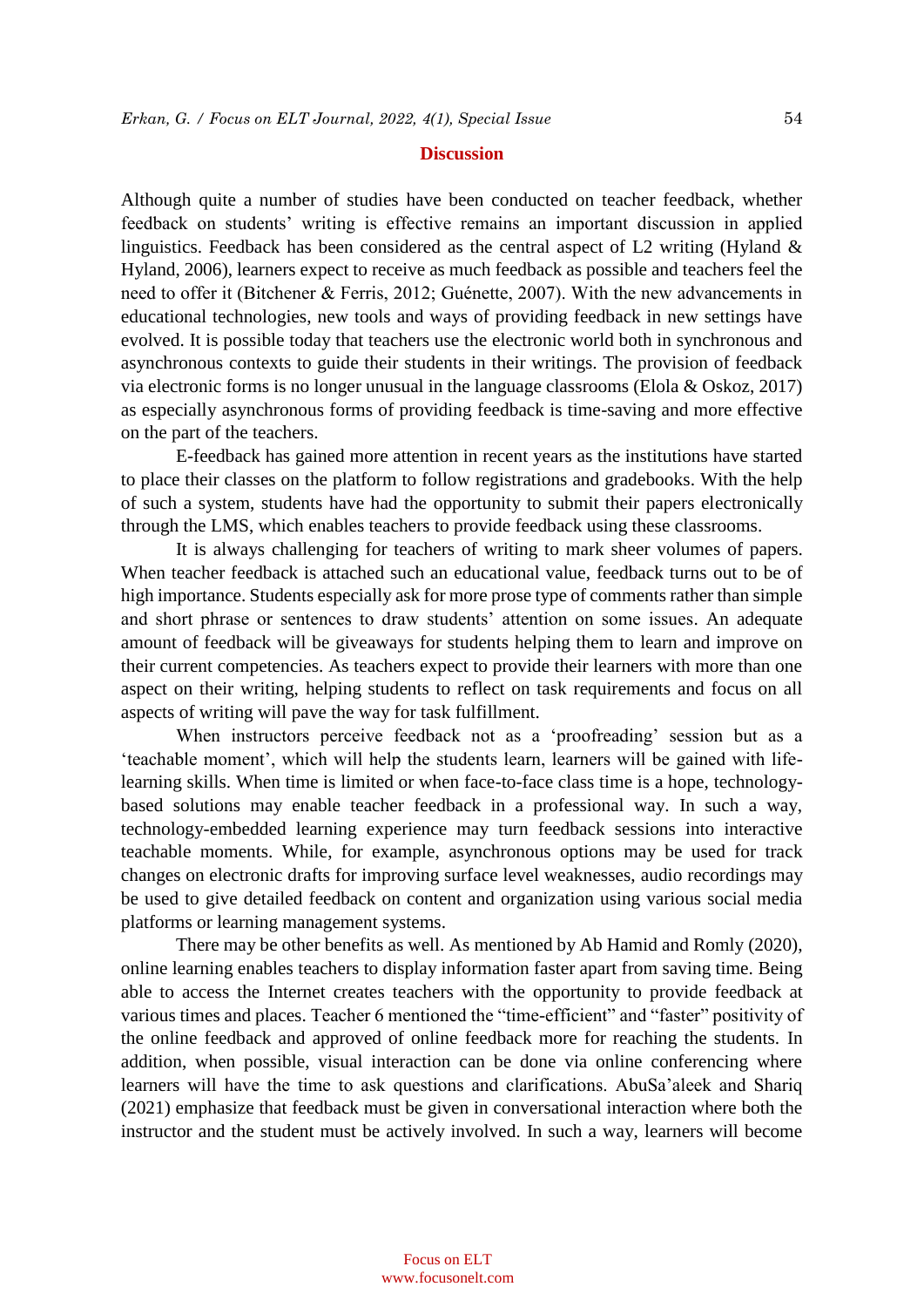active respondents to feedback rather than mere receivers of it. E-feedback or e-conferences lead to these mutual purposes.

Writing teachers give feedback to the students with the aim to see the students to become independent and critical learners. The Internet, for this purpose, provides an effective medium of interaction to higher education students. It increases interactive communication by question/response to be received any time and feedback to be given anytime (Ab Hamid & Romly, 2020).

It is now possible to address the students' request for both audio and written feedback using educational technologies, which has implications for teacher training programs as prospective teachers of English need to be equipped with such skills to cater for the needs of their students better.

# **Conclusion**

In any language classroom, students' main audience is always the teacher; therefore, the teacher is seen as the main resource for receiving feedback. Although there have been a lot of studies on the effect of peer feedback on students, students still would like to see teachers' comments or hear their teacher's voice while receiving feedback. Teachers have done their best to be able to help their students in the actual classrooms through organizing office hours as face-to-face environment is good for expressing explanations in detail. With the online classes and home-confinements, these physical meetings have had to be postponed. The teachers resorted to online feedback by making use of email, corrective grammar checks, audio files but none of these have been enough to supplement the face-to-face meetings as students look for positive emotional support. While teachers used the tools of LMS to provide language related comments, they still tried to hold online meetings for detailed talk. These meetings may have been in the form of groups or individual sessions but it has been mentioned in the open-ended item of the questionnaire that students found online meetings "useful" making them more "self-conscious" about their mistakes.

Teachers perceive teacher feedback and precious for students as this feedback is tailored to students' needs and weaknesses. However, though written feedback takes a lot of time to put in the form of a written document, students need to be pushed to engage with this feedback in the best way possible. This encouragement usually comes in verbal exchanges so online meetings or if possible, face-to-face meetings may help the teachers to create a combination of feedback resources to enhance the writing process in the target language.

Teacher feedback is important to be taken seriously and it is well-integrated in all pre-service teacher training programs; however, e-feedback has also turned out to be a must in the contemporary world. Though some teachers have not preferred to learn about electronic tools for providing feedback, it is inevitable in confinement times. Therefore, teacher training, both in pre-service and in-service periods, should be integrated as professional development sessions to equip all the teachers with the necessary skills to provide e-feedback. Such programs will familiarize teachers with many forms and types of tools to incorporate their feedback and will make the teacher digitally-mediated instructors.

This study contributes to existing research by reinforcing the importance of feedback in any language classroom but emphasizes the necessity of e-feedback in language classes. In e-feedback, instructors should raise their awareness regarding the multimodal nature of e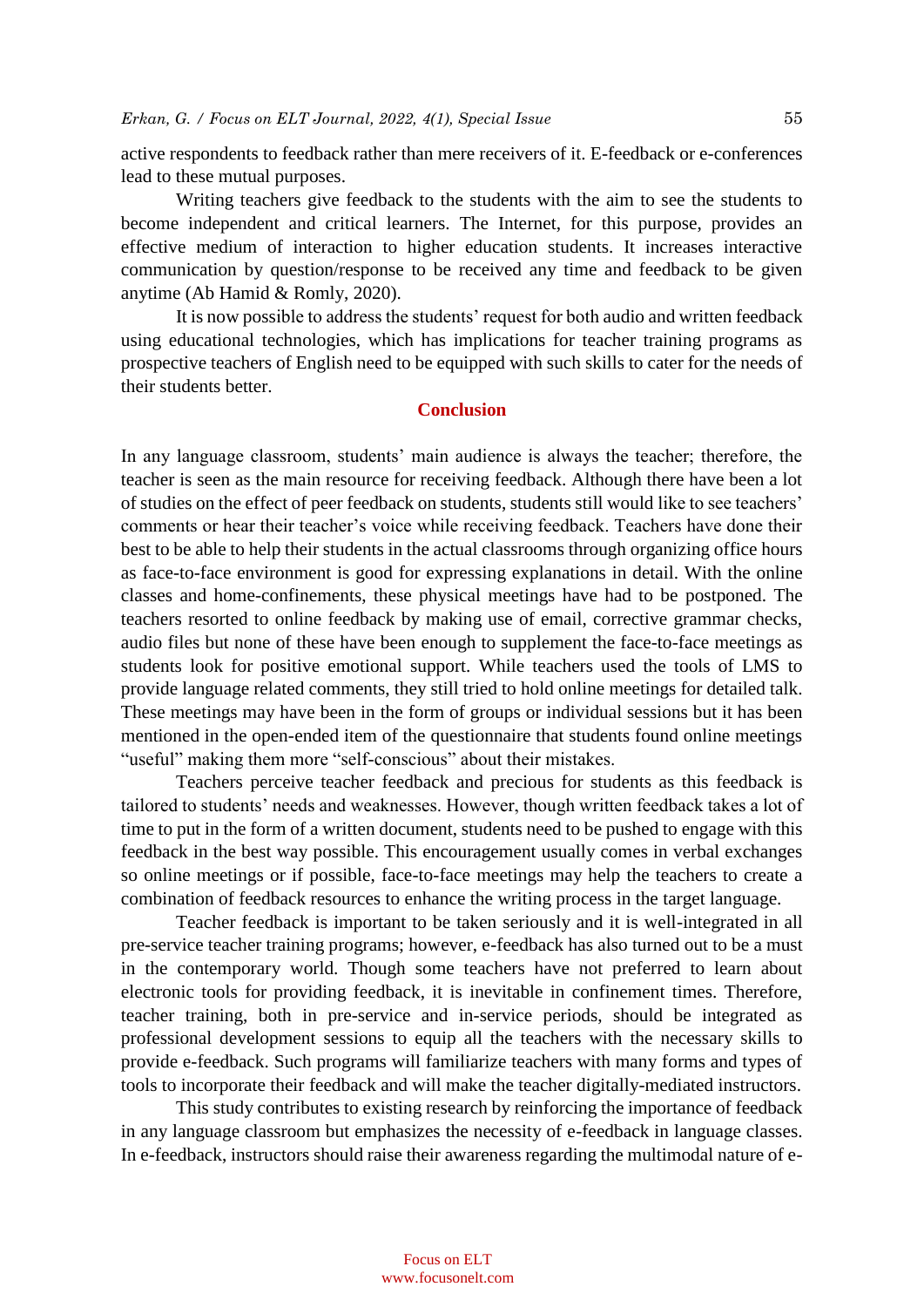feedback and address both local and global issues equally. Global issues are essential rather than local issues but severe local issues cannot be ignored (Alharbi, 2019; Cavanaugh & Song, 2014; Saeed & Al Qunayeer, 2020). In order to tackle with local issues corrective grammar check or some automatic tools can be used or shown to the students to guide them in this help but e-feedback directed to global issues should also be underlined as such feedback will tend to generate more interaction (Saeed & Al Qunayeer, 2020). Rather than using directive statements, asking questions or changing the talk into a dialogical interaction by using expressions or praises may require the learners to react to the feedback, which creates teacher-student interaction online.

These virtual dialogic exchanges can also be evaluated more if they have a voice, which can occur by using audio recordings. Audio feedback is efficient, practical, and more detailed than written feedback (Lunt & Curran, 2010). By using intonation and giving more details, teachers may find another way out to reach the students in the best way possible. However, the audio could also be enriched by holding face-to-face or online meetings which will help the students interpret and negotiate teacher feedback by creating interaction. When learners can comprehend the intent of teacher-feedback, they can subsequently use it in the right way while revising their writing (Carless et al. 2011; Guasch et al. 2019).

The limitation of this study was that the data were collected at the end of the pandemic period to provide constructive feedback for the following semesters in the department. Therefore, the research was carried out in a hectic time period so the data collection and analysis part lacked some procedural issues that need to be carried out. However, to keep objectivity, the instructor received support from the other instructors to get feedback for the questionnaire or to get help for interview data analysis. It is highly advised that if a similar study is to be conducted in the future, the study will be organized in a limited amount of time in a planned way. The data will then provide better results that will benefit for a larger number of institutions.

Technology can touch all the aspects of life including education. In language classes, there are a lot of different places where technology can be used but in writing classes, the digital world may create a space for teachers and students to interact over e-feedback. Therefore, teachers should be made knowledgeable about educational technologies to be used for giving e-feedback and students should be made aware of how to make use of these tools to decipher teacher's e-feedback. Just like teachers, learners may need to be taught to make use of the tools to promote learner interaction via digital contexts and this interaction can promote engagement with feedback and successful revision. By teaching to make use of different feedback tools and resources, students will be the "knowers" of how to achieve different ends.

When internet is required, accessing it may pose problems. Students regard technical issues, their lack of skills or weak internet connection (Alharbi, 2019) as their main hindrances but opting for asynchronous options or combining synchronous and asynchronous tools may also give all users time and place to work on the feedback. Being able to make use of various forms of providing feedback may also increase the alternatives against such limitations. Adding multimodality will improve teacher/student collaboration leading to making more use for teacher e-feedback.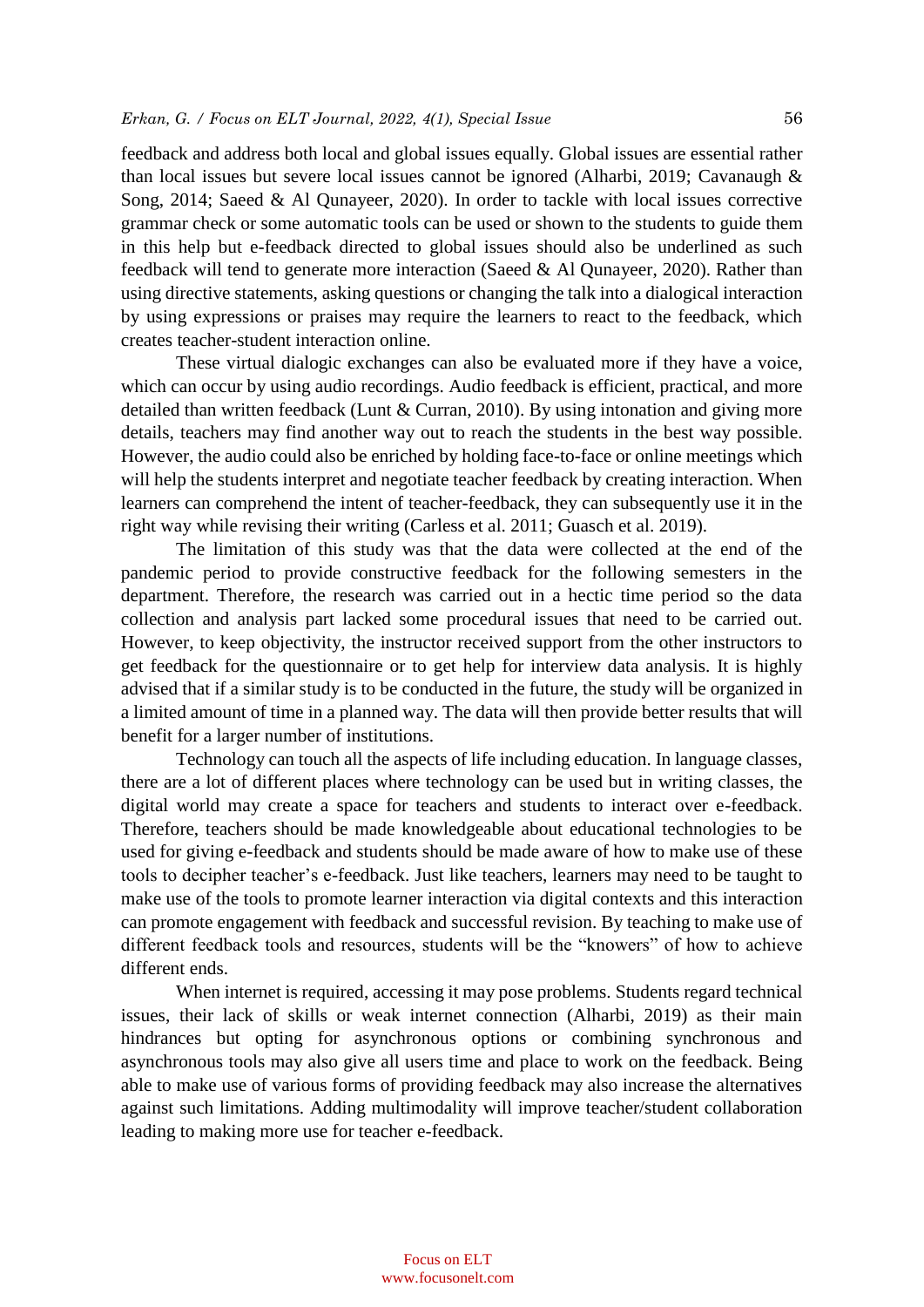#### *Erkan, G. / Focus on ELT Journal, 2022, 4(1), Special Issue* 57

In order to determine the impact of e-feedback on both learners or teachers, it might be good for such a study to be conducted with a greater number of participants from different universities so that the results could easily be generalized and would have more meaningful results for the language learning field. Interviews could be held to gain more insights from the participants. It is also vital that instructors need to be trained for giving effective and constructive feedback in the online environment in order to get valid results in such largescale research. In addition, it would be guiding to study peer e-feedback which can be explored by making use of blogs or forums for interactive forms. For this study, the teachers made use of the LMS of the institution and basically the Turnitin to incorporate their feedback but other forms of tools, such as GoogleDocs, Blackboard and screencasts, can also be integrated to benefit from their positive effects.

The COVID-19 pandemic illustrated all the world that education can be transformed to an online world if needed desperately. For such times and cases, it has been learnt that all educational institutions should be equipped to be able to move to the virtual world to continue education. However, no matter what educational institutions are ready for may not be enough if the governments do not embrace the online world in their educational policy. It is highly important that the governments should strengthen their infrastructure for internet connections, maintain the already-held equipment and get the new ones ready in case they are needed. In addition, teacher training programs must also be equipped with stress management and educational technologies courses to be able to survive in the education world. It is known that the ones who can survive in the educational world will be the ones who have educational technology strength.

#### **References**

- Ab Hamid, H., & Romly, R. (2020). Teachers' perception on giving feedback to students' online writing assignment during movement control order (MCO). *Proceedings of the First International Conference on Science, Technology, Engineering and Industrial Revolution (ICSTEIR 2020), 536*, 461-463. <http://dx.doi.org/10.2991/assehr.k.210312.076>
- AbuSa'aleek, A. O., & Shariq, M. (2021). Innovative practices in instructor e-feedback: A case study of efeedback given in three linguistic courses during the COVID 19 pandemic. *Arab World English Journal (AWEJ) Special Issue on Covid 19 Challenges, (1),* 183-198. <https://dx.doi.org/10.24093/awej/covid.14>
- AbuSeileek, A., & Abualsha'r, A. (2014). Using peer computer-mediated corrective feedback to support EFL learners' writing. *Language Learning & Technology, 18*(1), 76-95.
- Ai, H. (2017). Providing graduated corrective feedback in an intelligent computer-assisted language learning environment. *ReCALL, 29*(3), 313-334[. https://doi.org/10.1017/S095834401700012X](https://doi.org/10.1017/S095834401700012X)
- Alexeeva, N. (2012, March). *The effectiveness of audio feedback in online environments*. [Paper presentation]. IATEFL 2012 Glasgow Conference, Glasgow.
- Alharbi, M. A. (2019). Exploring the potential of Google Docs in facilitating innovative teaching and learning practices in an EFL writing course. *Innovation in Language Learning and Teaching*, *(14)*3, 1–16. <http://dx.doi.org/10.1080/17501229.2019.1572157>
- Aljaafreh, A., & Lantolf, J. P. (1994). Negative feedback as regulation and second language learning in the zone of proximal development. *The Modern Language Journal, 78*(4), 465-483. <https://psycnet.apa.org/doi/10.2307/328585>
- Arslan, R. S. (2013). Integrating feedback into prospective English language teachers' writing process via blogs and portfolios. *Turkish Online Journal of Educational Technology-TOJET, 13*(1), 131- 150.
- Atieya, M. (2012, March). *Feedback: Read it or hear it?* [Paper presentation]. IATEFL 2012 Glasgow Conference, Glasgow.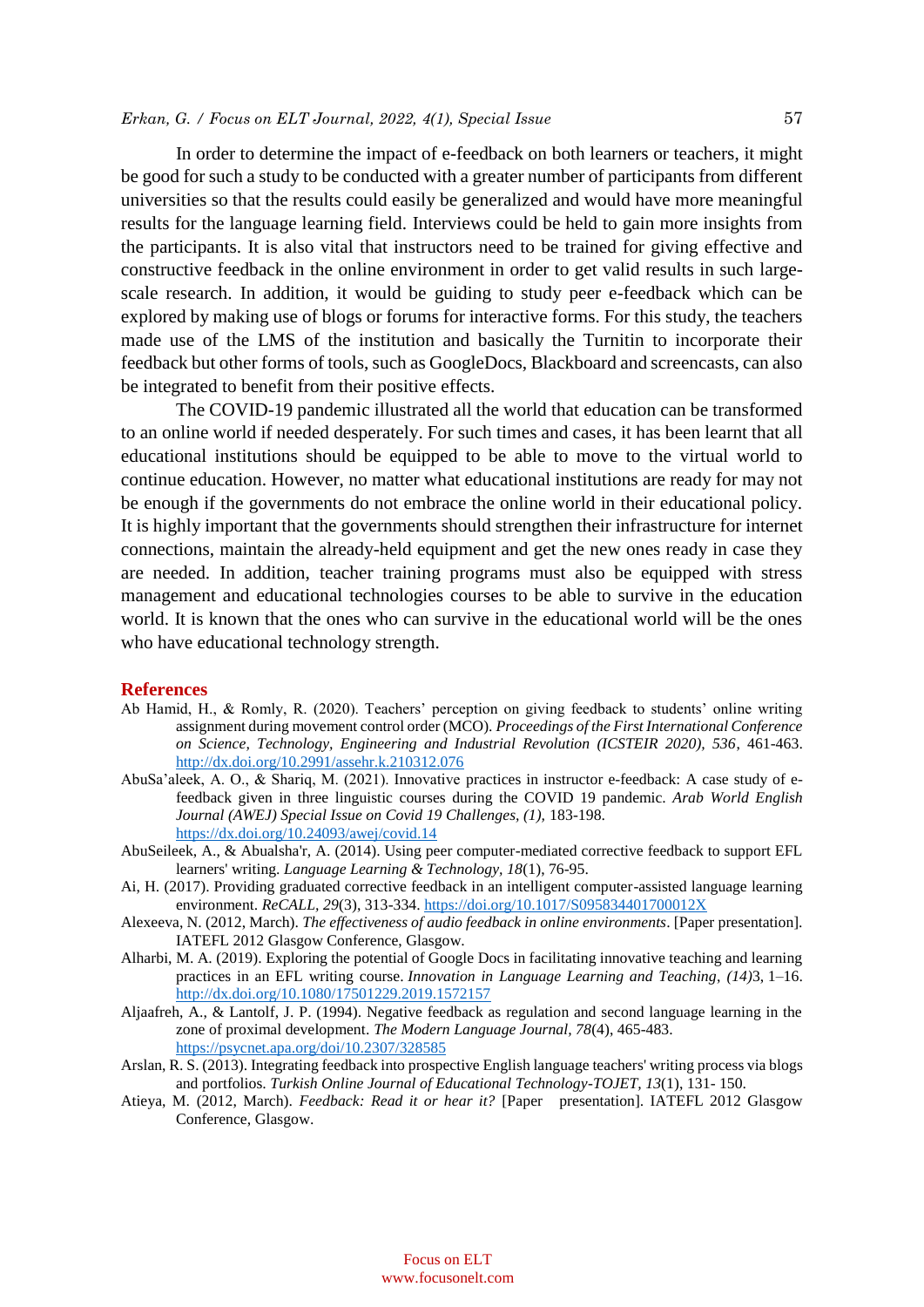- Basabrin, A. (2019). Exploring EFL instructors' and students' perceptions of written corrective feedback on Blackboard platform: A case study. *Arab World English Journal, Special Issue 1: Application of Global ELT Practices in Saudi Arabia*, 179-192[. https://dx.doi.org/10.24093/awej/elt1.13](https://dx.doi.org/10.24093/awej/elt1.13)
- Bitchener, J., & Ferris, D. R. (2012). *Written corrective feedback in second language acquisition and writing.* Routledge. <https://doi.org/10.4324/9780203832400>
- Carless, D., Salter, D., Yang, M., & Lam, J. (2011). Developing sustainable feedback practices. *Studies in Higher Education, 36*(4), 395–407. <http://dx.doi.org/10.1080/03075071003642449>
- Cavanaugh, A. J., & Song, L. (2014). Audio feedback versus written feedback: Instructors' and students' perspectives. *Journal of Online Learning and Teaching, 10*(1), 122-138.
- Chang, C., Kelly, J. C., Satar, H. M., & Strobl, C. (2017). Electronic feedback on second language writing: A retrospective and prospective essay on multimodality. *Writing & Pedagogy, 9*(3), 05– 428. <https://doi.org/10.1558/wap.32515>
- Cohen, A., & Cavalcanti, M. (1990). Feedback on written compositions: Teacher and student verbal reports. In B. Kroll (Ed.), *Second language writing: Research insights for the classroom* (pp. 155–177). Cambridge University Press. <https://doi.org/10.1017/CBO9781139524551.015>
- Creswell, J. W. (2013). *Qualitative inquiry & research design: Choosing among five approaches.* SAGE Publications Inc.
- Demirbilek, M. (2015). Social media and peer feedback: What do students really think about using Wiki and Facebook as platforms for peer feedback? *Active Learning in Higher Education, 16*(3), 211- 224. <https://doi.org/10.1177/1469787415589530>
- Dippold, D. (2009). Peer feedback through blogs: Student and tutor perceptions in an advanced German class. *ReCALL, 21*(1), 18-36. <http://dx.doi.org/10.1017/S095834400900010X>
- Elola, I., & Oskoz, A. (2017). Writing with 21st century social tools in the L2 classroom: New literacies, genres, and writing practices. *Journal of Second Language Writing, 36*, 52–60. <http://dx.doi.org/10.1016/j.jslw.2017.04.002>
- Ene, E., & Upton, T. A. (2014). Learner uptake of teacher electronic feedback in ESL composition. *System, 46*, 80–95. <http://dx.doi.org/10.1016/j.system.2014.07.011>
- Enginarlar, H. (1993). Student response to teacher feedback in EFL writing. *System*, *21*(2), 193-204. [https://doi.org/10.1016/0346-251X\(93\)90041-E](https://doi.org/10.1016/0346-251X(93)90041-E)
- Fathman, A., & Whalley, E. (1990). Teacher response to student writing: Focus on form versus content. In B. Kroll (Ed.), *Second language writing: Research insights for the classroom* (pp. 178-190). Cambridge University Press. <https://doi.org/10.1017/CBO9781139524551.016>
- Ferris, D. (1995). Student reactions to teacher response in multiple-draft composition classrooms. *TESOL Quarterly*, 29(1), 33-53. <https://doi.org/10.2307/3587804>
- Ferris, D. (1997). The influence of teacher commentary on student revision. *TESOL Quarterly*, *31*(2), 315-339. <https://doi.org/10.2307/3588049>
- Ferris, D. R. (2002). *Treatment of error in second language student writing*. University of Michigan Press.
- Gagné, R. M. (1985). *The conditions of learning and theory of instruction.* 4th edition. Holt, Rinehart, and Winston.
- Gagné, R. M., Briggs, L. J., & Wager, W. W. (1992). *Principles of instructional design* (4th ed.). Harcourt Brace Jovanovich.
- Guasch, T., Espasa, A., & Martinez-Melo, M. (2019). The art of questioning in online learning environments: the potentialities of feedback in writing. *Assessment & Evaluation in Higher Education, 44*(1), 111– 123. <http://dx.doi.org/10.1080/02602938.2018.1479373>
- Guénette, D. (2007). Is feedback pedagogically correct? Research design issues in studies of feedback on writing. *Journal of Second Language Writing, 16*(1), 40-53. <https://doi.org/10.1016/j.jslw.2007.01.001>
- Hamp-Lyons, L. (2001). Fourth generation writing assessment. In T. Silva, & P. K. Matsuda (Eds.), *On Second Language Writing* (pp. 117-128). Lawrence Erlbaum.
- Henderson, M., & Phillips, M. (2015). Video-based feedback on student assessment: Scarily personal. *Australasian Journal of Educational Technology, 31*(1), 51-66.<https://doi.org/10.14742/ajet.1878>
- Henderson, M., Ryan, T., & Phillips, M. (2019). The challenges of feedback in higher education. *Assessment & Evaluation in Higher Education, 44*(8), 1237-1252.

<https://doi.org/10.1080/02602938.2019.1599815>

Hyland, K., & Hyland, F. (2006). Feedback on second language students' writing. *Language Teaching, 39*(2), 83–101. <http://dx.doi.org/10.1017/S0261444806003399>